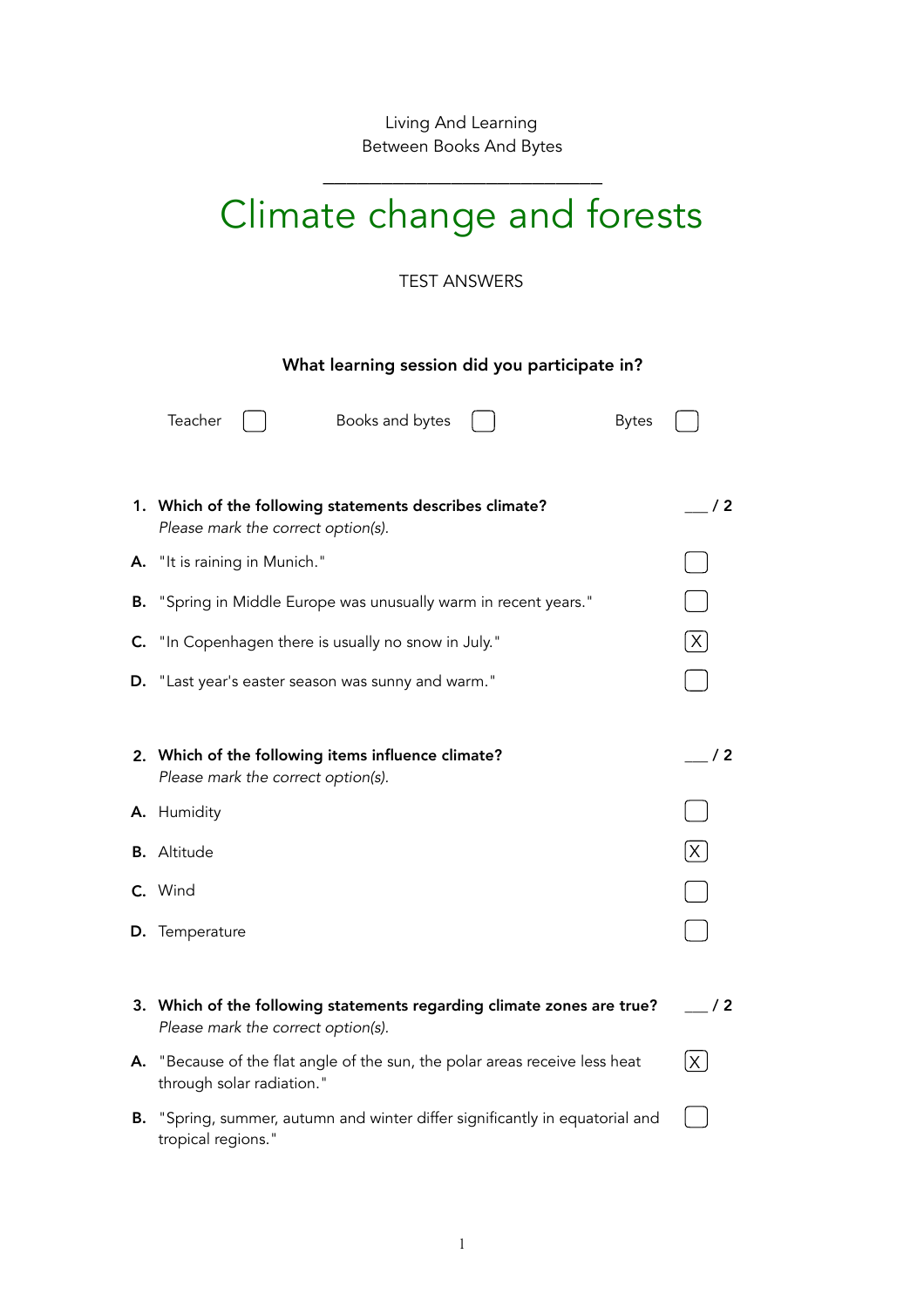|    | 4. How much forest is there on planet earth currently?<br>Please mark the answer that is closest to reality.                                    | /4                     |
|----|-------------------------------------------------------------------------------------------------------------------------------------------------|------------------------|
|    | A. 10 - 20%                                                                                                                                     |                        |
|    | <b>B.</b> around 30%                                                                                                                            | $\lfloor x \rfloor$    |
|    | C. more than 60%                                                                                                                                |                        |
|    | D. exactly 50%                                                                                                                                  |                        |
|    |                                                                                                                                                 |                        |
|    | 5. Which of the following statements regarding climate change are true?<br>Please mark the correct option(s).                                   | $\frac{1}{2}$          |
|    | A. "Within the last 100 years, the average temperature has risen almost $1^{\circ}$ C<br>on earth."                                             | $\lfloor \chi \rfloor$ |
|    | <b>B.</b> "Global warming affects only temperature. Precipitation (rain, snow, etc.)<br>and wind patterns in our atmosphere are not concerned." |                        |
|    | C. "The average temperature on planet earth has never been as high as<br>today in the existence of planet earth."                               |                        |
|    | D. "The human influence on climate, especially since the beginning of<br>industrialization, is acknowledged by the majority of scientists."     | $\lfloor x \rfloor$    |
|    |                                                                                                                                                 |                        |
|    |                                                                                                                                                 |                        |
|    | 6. What means "natural greenhouse effect" in relation to climate?<br>Please mark the correct option(s).                                         | /2                     |
|    | A. "Gases within our atmosphere act like a glass roof of a greenhouse by<br>traping heat and warming the planet."                               | $\mathsf{X}$           |
| В. | "The natural levels of the greenhouse gases within our atmosphere are<br>being supplemented by emissions from human activities."                |                        |
| C. | "The earth's surface and lower atmosphere is warming more rapidly than<br>usually.                                                              |                        |
| D. | "Without the natural greenhouse effect, the average temperature on<br>earth would be much lower than it is at the moment."                      | X                      |
|    | 7. Where do additional greenhouse gases in our atmosphere come from?<br>Please mark the answer that is closest to a full answer.                | $\frac{1}{2}$          |
|    | A. whenever coal, oil or wood is being burned                                                                                                   | X                      |
|    | <b>B.</b> from huge animal farms                                                                                                                | $\times$               |